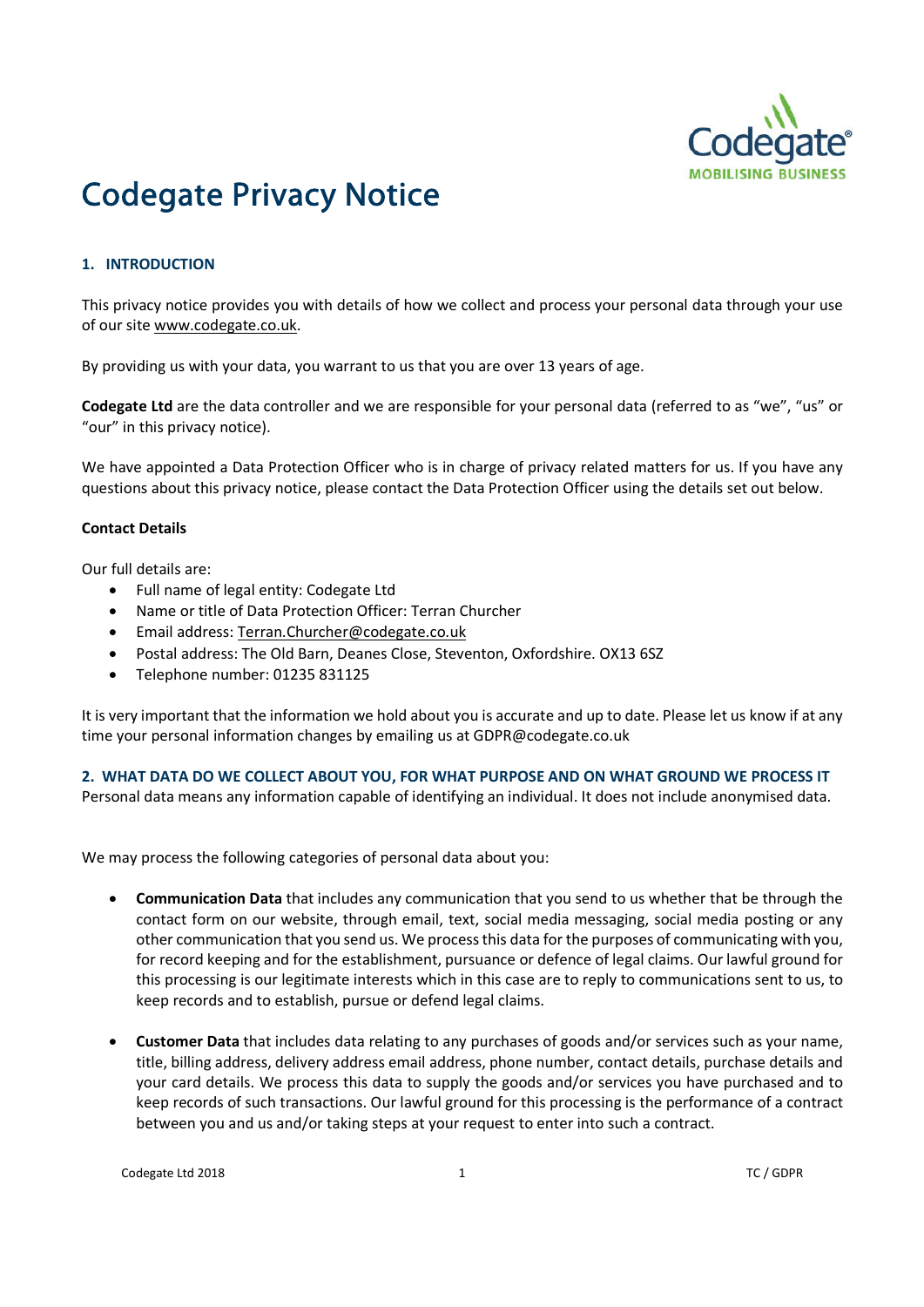

- **User Data** that includes data about how you use our website and any online services together with any data that you post for publication on our website or through other online services. We process this data to operate our website and ensure relevant content is provided to you, to ensure the security of our website, to maintain back- ups of our website and/or databases and to enable publication and administration of our website, other online services and business. Our lawful ground for this processing is our legitimate interests which in this case are to enable us to properly administer our website and our business.
- **Technical Data** that includes data about your use of our website and online services such as your IP address, your login data, details about your browser, length of visit to pages on our website, page views and navigation paths, details about the number of times you use our website, time zone settings and other technology on the devices you use to access our website. The source of this data is from our analytics tracking system. We process this data to analyse your use of our website and other online services, to administer and protect our business and website, to deliver relevant website content and advertisements to you and to understand the effectiveness of our advertising. Our lawful ground for this processing is our legitimate interests which in this case are to enable us to properly administer our website and our business and to grow our business and to decide our marketing strategy.
- **Marketing Data** that includes data about your preferences in receiving marketing from us and our third parties and your communication preferences. We process this data to enable you to partake in our promotions such as competitions, prize draws and free give-aways, to deliver relevant website content and advertisements to you and measure or understand the effectiveness of this advertising. Our lawful ground for this processing is our legitimate interests which in this case are to study how customers use our products/services, to develop them, to grow our business and to decide our marketing strategy.
- We may use Customer Data, User Data, Technical Data and Marketing Data to deliver relevant website content and advertisements to you (including Facebook adverts or other display advertisements) and to measure or understand the effectiveness of the advertising we serve you. Our lawful ground for this processing is legitimate interests which is to grow our business. We may also use such data to send other marketing communications to you. Our lawful ground for this processing is either consent or legitimate interests (namely to grow our business).

## **Sensitive Data**

We do not collect any Sensitive Data about you. Sensitive data refers to data that includes details about your race or ethnicity, religious or philosophical beliefs, sex life, sexual orientation, political opinions, trade union membership, information about your health and genetic and biometric data. We do not collect any information about criminal convictions and offences.

Where we are required to collect personal data by law, or under the terms of the contract between us and you do not provide us with that data when requested, we may not be able to perform the contract (for example, to deliver goods or services to you). If you don't provide us with the requested data, we may have to cancel a product or service you have ordered but if we do, we will notify you at the time.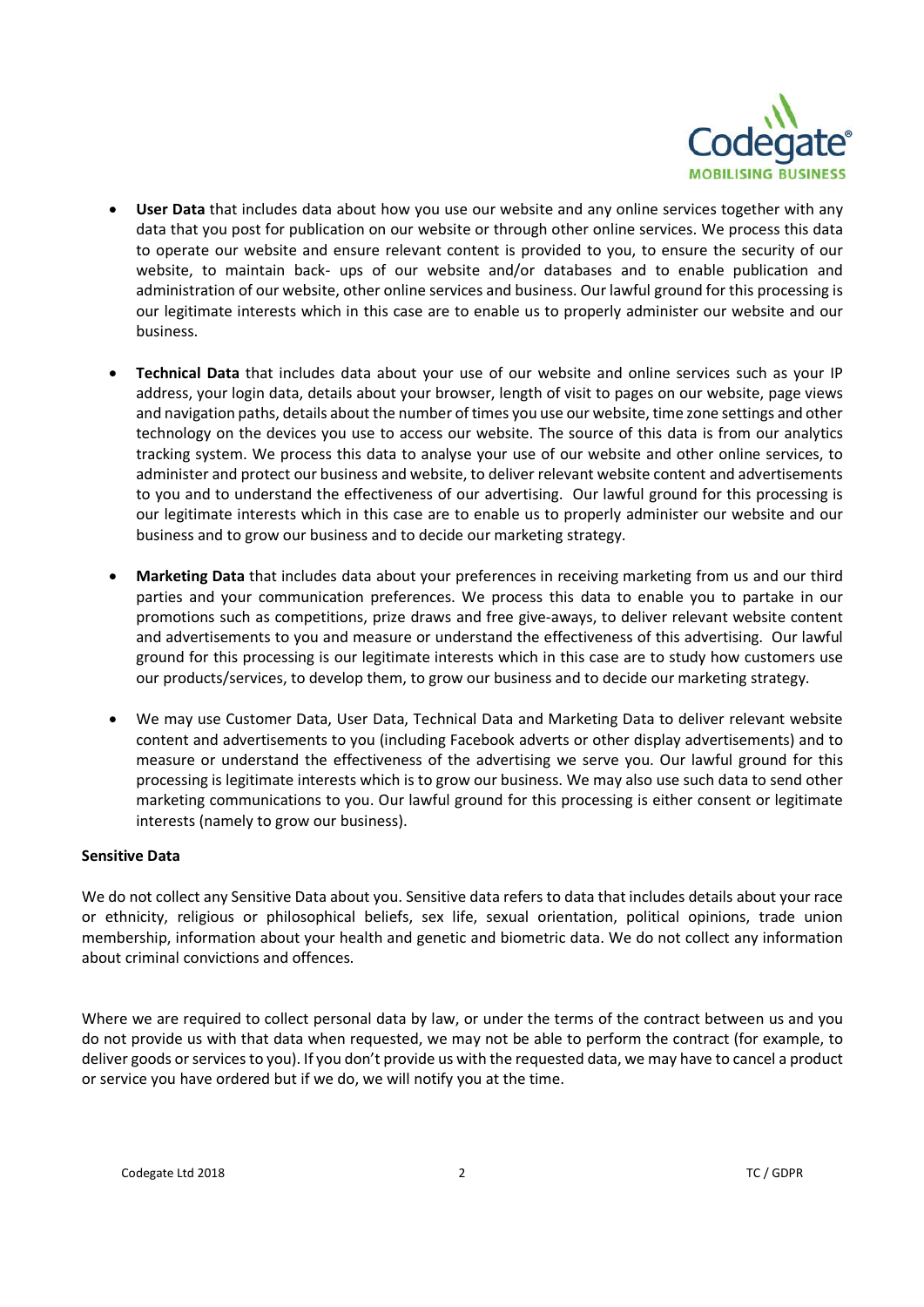

We will only use your personal data for a purpose it was collected for or a reasonably compatible purpose if necessary. For more information on this please email us at GDPR@codegate.co.uk. In case we need to use your details for an unrelated new purpose we will let you know and explain the legal grounds for processing.

We may process your personal data without your knowledge or consent where this is required or permitted by law.

We do not carry out automated decision making or any type of automated profiling.

## **3. HOW WE COLLECT YOUR PERSONAL DATA**

We may collect data about you by you providing the data directly to us (for example by filling in forms on our site or by sending us emails). We may automatically collect certain data from you as you use our website by using cookies and similar technologies. Please see our cookie policy for more details about this https://www.codegate.co.uk/cookies.

We may receive data from third parties such as analytics providers such as Google based outside the EU, advertising networks such as Facebook based outside the EU, such as search information providers such as Google based outside the EU, providers of technical, payment and delivery services, such as data brokers or aggregators.

We may also receive data from publicly availably sources such as Companies House and the Electoral Register based inside the EU.

## **4. MARKETING COMMUNICATIONS**

Our lawful ground of processing your personal data to send you marketing communicationsis either your consent or our legitimate interests (namely to grow our business).

Under the Privacy and Electronic Communications Regulations, we may send you marketing communications from us if (i) you made a purchase or asked for information from us about our goods or services or (ii) you agreed to receive marketing communications and in each case you have not opted out of receiving such communications since. Under these regulations, if you are a limited company, we may send you marketing emails without your consent. However, you can still opt out of receiving marketing emails from us at any time.

Before we share your personal data with any third party for their own marketing purposes we will get your express consent.

You can ask us or third parties to stop sending you marketing messages at any time by following the opt-out links on any marketing message sent to you or by emailing us at GDPR@codegate.co.uk at any time.

If you opt out of receiving marketing communications this opt-out does not apply to personal data provided as a result of other transactions, such as purchases, warranty registrations etc.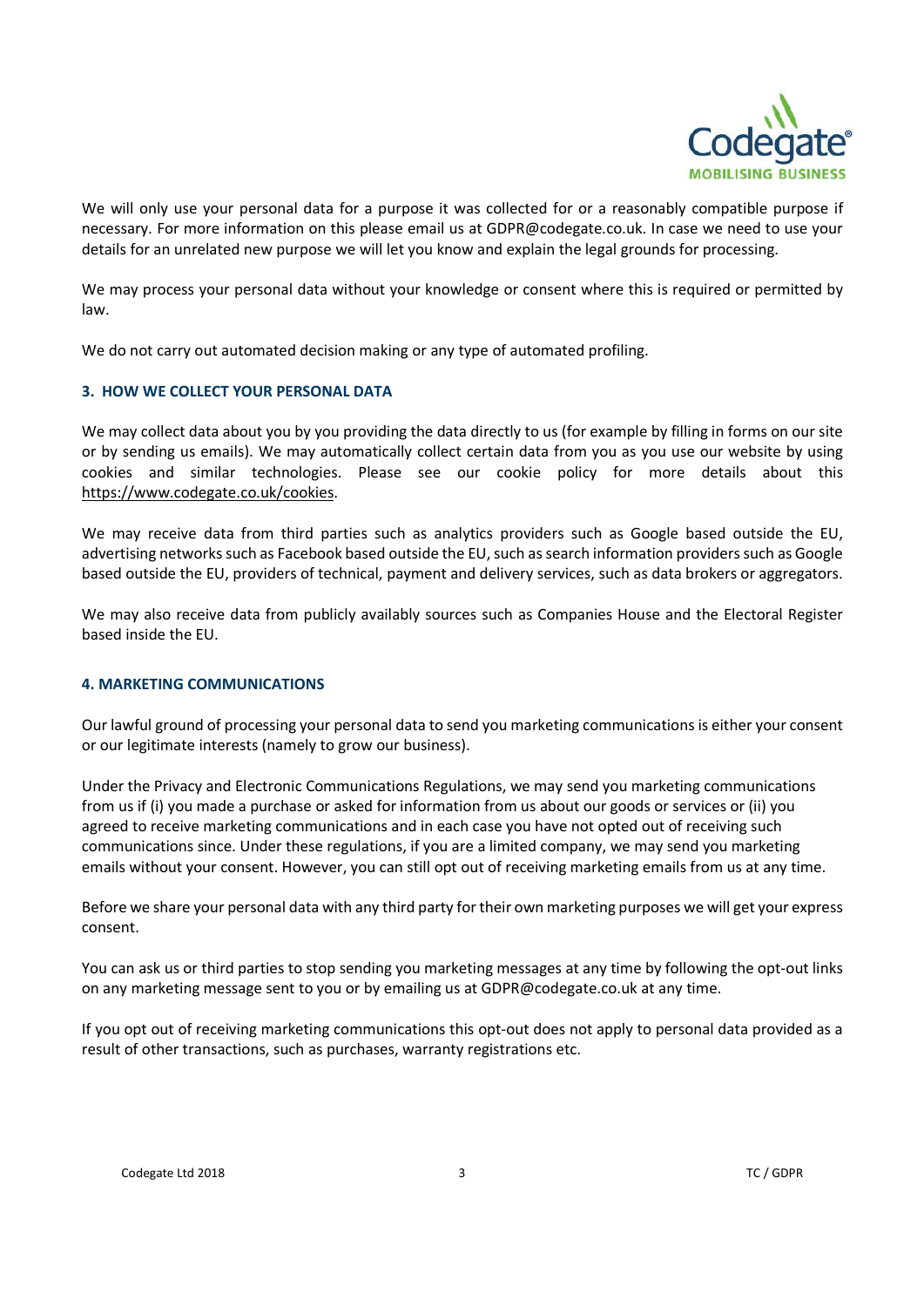

# **5. DISCLOSURES OF YOUR PERSONAL DATA**

We may have to share your personal data with the parties set out below:

- Other companies in our group who provide services to us.
- Service providers who provide IT and system administration services.
- Professional advisers including lawyers, bankers, auditors and insurers
- Government bodies that require us to report processing activities.
- Third parties to whom we sell, transfer, or merge parts of our business or our assets.

We require all third parties to whom we transfer your data to respect the security of your personal data and to treat it in accordance with the law. We only allow such third parties to process your personal data for specified purposes and in accordance with our instructions.

## **6. INTERNATIONAL TRANSFERS**

Many of our third parties service providers are based outside the European Economic Area (**EEA**) so their processing of your personal data will involve a transfer of data outside the EEA.

Whenever we transfer your personal data out of the EEA, we do our best to ensure a similar degree of security of data by ensuring at least one of the following safeguards is in place:

- We will only transfer your personal data to countries that the European Commission have approved as providing an adequate level of protection for personal data by; or
- Where we use certain service providers, we may use specific contracts or codes of conduct or certification mechanisms approved by the European Commission which give personal data the same protection it has in Europe; or
- If we use US-based providers that are part of EU-US Privacy Shield, we may transfer data to them, as they have equivalent safeguards in place.

If none of the above safeguards is available, we may request your explicit consent to the specific transfer. You will have the right to withdraw this consent at any time.

# **7. DATA SECURITY**

We have put in place security measures to prevent your personal data from being accidentally lost, used, altered, disclosed, or accessed without authorisation. We also allow access to your personal data only to those employees and partners who have a business need to know such data. They will only process your personal data on our instructions and they must keep it confidential.

We have procedures in place to deal with any suspected personal data breach and will notify you and any applicable regulator of a breach if we are legally required to.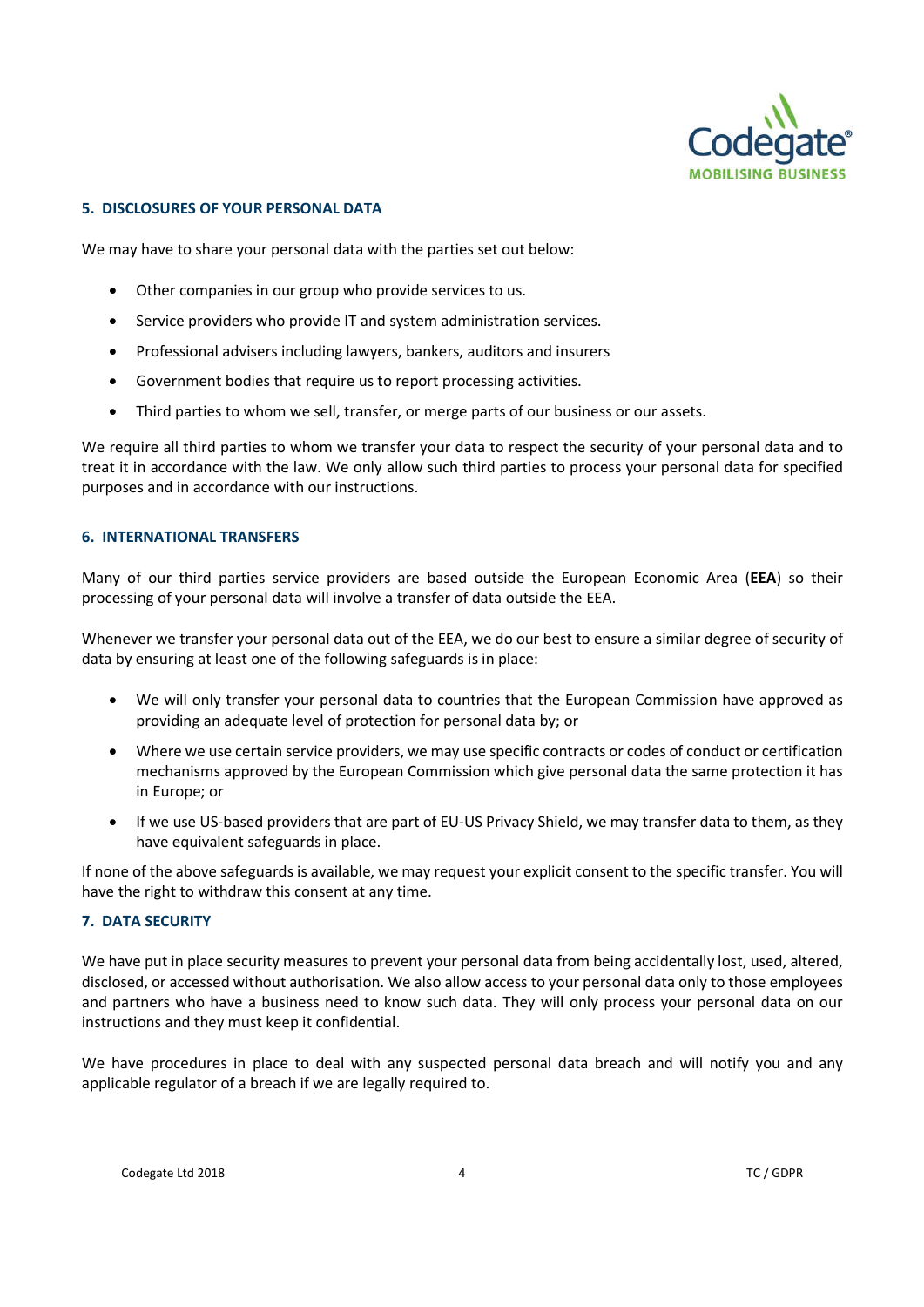

# **8. DATA RETENTION**

We will only retain your personal data for as long as necessary to fulfil the purposes we collected it for, including for the purposes of satisfying any legal, accounting, or reporting requirements.

When deciding what the correct time is to keep the data for we look at its amount, nature and sensitivity, potential risk of harm from unauthorised use or disclosure, the processing purposes, if these can be achieved by other means and legal requirements.

For tax purposes the law requires us to keep basic information about our customers (including Contact, Identity, Financial and Transaction Data) for six years after they stop being customers.

In some circumstances we may anonymise your personal data for research or statistical purposes in which case we may use this information indefinitely without further notice to you.

## **9. YOUR LEGAL RIGHTS**

Under data protection laws you have rights in relation to your personal data that include the right to request access, correction, erasure, restriction, transfer, to object to processing, to portability of data and (where the lawful ground of processing is consent) to withdraw consent.

You can see more about these rights at:

https://ico.org.uk/for-organisations/guide-to-the-general-data-protection-regulation-gdpr/individual-rights/

If you wish to exercise any of the rights set out above, please email us at GDPR@codegate.co.uk.

You will not have to pay a fee to access your personal data (or to exercise any of the other rights). However, we may charge a reasonable fee if your request is clearly unfounded, repetitive or excessive or refuse to comply with your request in these circumstances.

We may need to request specific information from you to help us confirm your identity and ensure your right to access your personal data (or to exercise any of your other rights). This is a security measure to ensure that personal data is not disclosed to any person who has no right to receive it. We may also contact you to ask you for further information in relation to your request to speed up our response.

We try to respond to all legitimate requests within one month. Occasionally it may take us longer than a month if your request is particularly complex or you have made a number of requests. In this case, we will notify you.

If you are not happy with any aspect of how we collect and use your data, you have the right to complain to the Information Commissioner's Office (ICO), the UK supervisory authority for data protection issues (*www.ico.org.uk*). We should be grateful if you would contact us first if you do have a complaint so that we can try to resolve it for you.